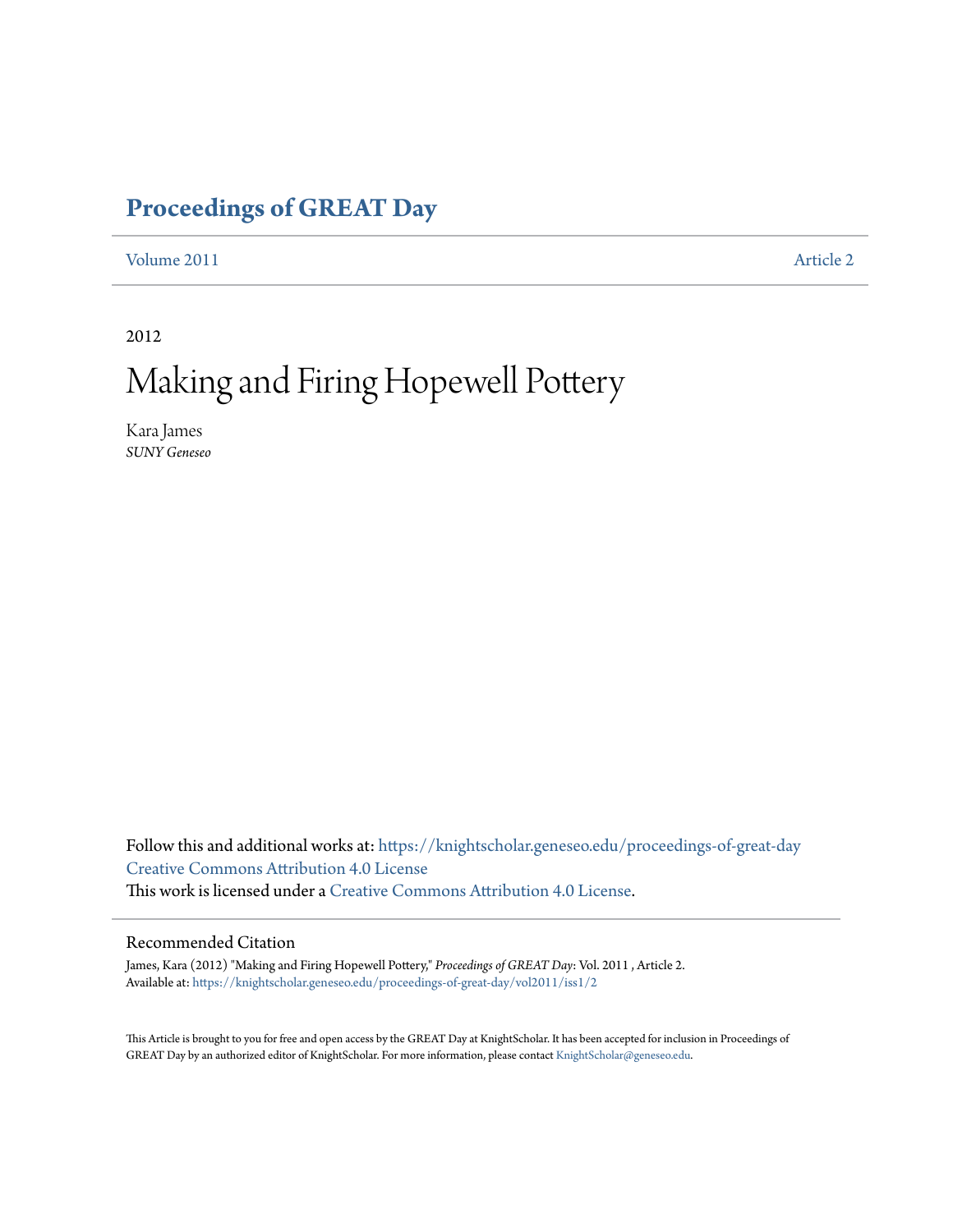# Making and Firing Hopewell Pottery

# Kara James

#### **Introduction**



 Between 200 BCE and 500 CE, a cultural horizon was flourishing across much of Northeastern North America. The people living at this time were living in dispersed sedentary households, and engaged in low-level food production [1]; however, they are best known for building the large conglomerations of earthworks and mounds that are all over the Ohio Valley. Their impressive mounds have been excavated and documented, but not much is known about the domestic lives of these people. As archaeologists have started excavating the domestic sites of the Hopewell, they have noticed that pottery is not only important in their burials, but also plays an important role in their daily lives. The features associated with their dwellings have many broken pieces of pottery within them. The pottery from both the domestic sites and the mounds has been classified, but archaeologists have not tried to recreate Hopewell pottery-making methods.

 The objective of this research project was to determine the likely temperature range that the Hopewell used to fire their pottery. No kilns have been found associated with Hopewell domestic sites, so it is likely that they were using a type of outdoor fire. This project focused on two sets of variables with two options; a covered fire compared to an uncovered fire, and a pit fire compared to a ground fire. A comparison of colors between the experimental pottery and the Hopewell pottery will hopefully determine the likely temperature range that the Hopewell used to fire their pottery.

#### **Ceramic Background**

 Before going on to my methodology, I would first like to address some issues inherent in this project that must be accepted, for the situation does not allow for us to work around them. These would be the challenges of re-creating ceramics, which include differences in the type of clay, and differences in the amount of inclusions.

 Clay is formed by the gradual weathering of rocks; this means that the location where clay is formed leads to different types of clay [2]. If the clay has been formed in an area and has not been moved from that area prior to human collection, it is called primary clay. However, most clays are secondary clays – they were formed in one location via natural processes, and then transported from their location of formation to another location. Clay that is moved in this way picks up particles along the way, so the amount of carbonic acid and other diluted solvents is different in different clay deposits [2]. The clay that the Hopewell were using to create their pottery was likely found in the river, in a secondary clay deposit. This problem is compounded when we factor in time's affect on the situation; because rivers change their courses slowly over time, there is no way to get exactly the same clay as the Hopewell used. The different type of clay would affect the firing temperature, and it might affect the firing temperatures significantly. It is something we will have to accept as an assumption in this study.

 Inclusions are mixed into clay to control the shrinkage of the clay – the change in size that occurs during water loss and firing [2]. They prevent the pottery from breaking in the creation process. However, the amount of inclusions in clay does not affect firing temperature; it only affects the functionality of the end product.

#### **Methodology**

 All of the previous information was taken into consideration when I was selecting my materials; the focus of this study is a color comparison between the artifacts and experimental vessels, so it is incredibly important to obtain similar materials. In general, I tried to find as many materials as

1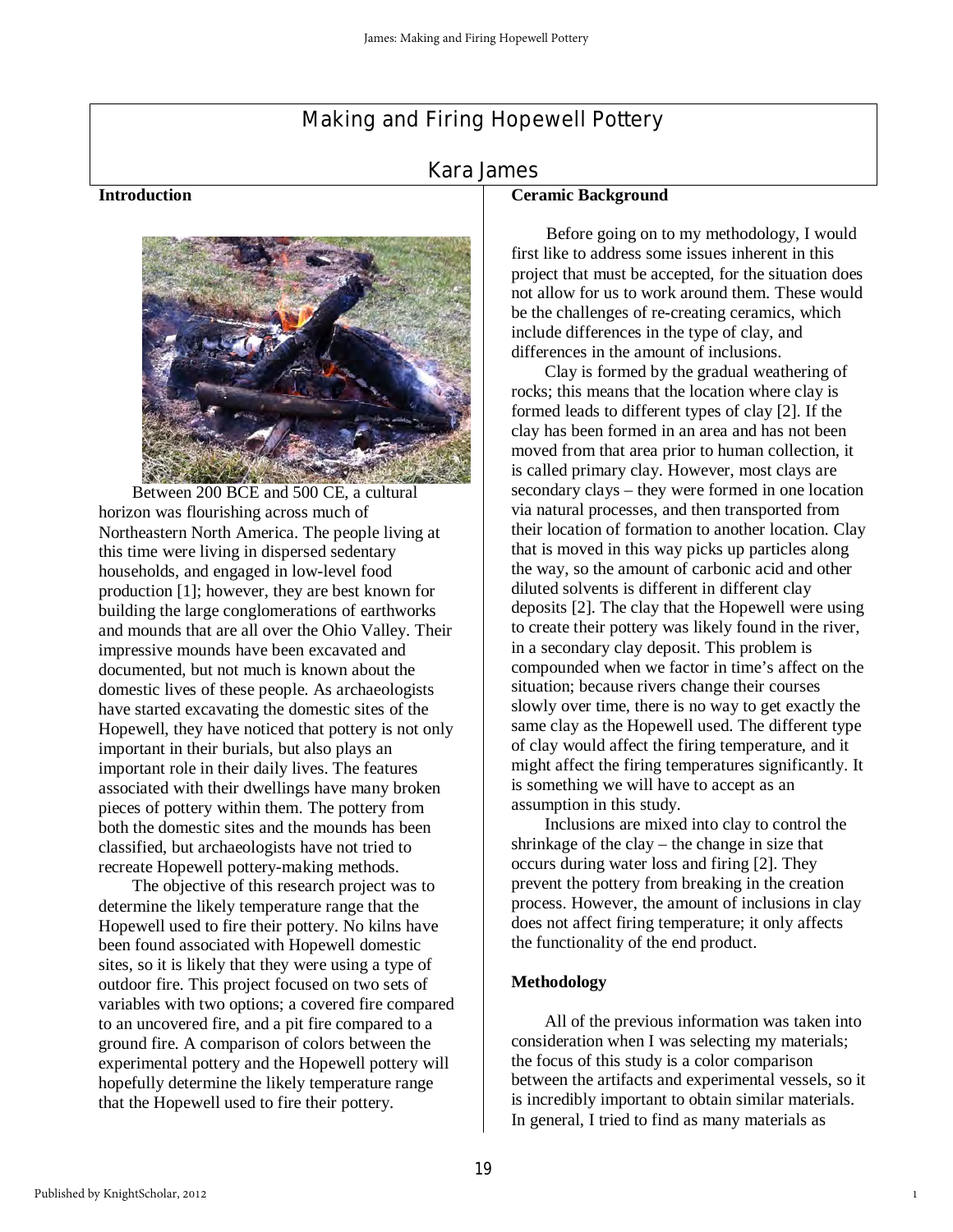possible from as similar a source as the Hopewell would have used. This way, the extent of the ceramic problems would be lessened.

 The clay used in this project came from the banks of the Scioto River, which is the river that runs close to Brown's Bottom [1]. The exact location that the clay was acquired at was unknown. The inclusions used came from crushed local granite, which would have been plentiful near the Hopewell. In order to make the granite easier to crush, it was heated first.

#### *Pottery Creation*



The first step of vessel creation was to mix the clay and the inclusions together. This was done by breaking a larger chunk of clay into four smaller sections. Inclusions were then added to these smaller sections, and the smaller sections were recombined into the large chunk. This large chunk was continuously kneaded until the inclusions were evenly distributed throughout the clay. The distribution was observed by cutting the clay chunk in half occasionally throughout the kneading process. This combination of clay and inclusions was then used to make the coils for vessel creation.

 Pottery vessels can be created many different ways;

archaeological evidence supports the hypothesis that the Hopewell used a coil method to construct their vessels. The most substantial evidence



supporting this hypothesis is seen in the breakage patterns of the vessels that are excavated; oftentimes, they break along the neck in a fairly straight line, which would be right along the space between two coils. Based on this evidence, this experiment used the coil technique.

 The combination of clay and inclusions, after being thoroughly mixed, is rolled into logs. These logs are stacked on top of each other in the desired shape of the vessel. The coils are then worked into each other on both sides to form the walls of the vessel. Next, tools were used to refine the vessel's shape, and increase its functionality.

Archaeological excavations of Hopewell sites have shown that they used some tools in their pottery production. They hit the sides of the pottery with paddles wrapped with lengths of hemp. This tool would help to better integrate the coils, which would produce a sturdier, more durable vessel. It was also likely used to regulate the surface of the pottery; the



Hopewell had large vessels, so this paddle would allow them to better balance the pot. On the insides of their pots, they used smooth stones to smooth the sides and bottom. They found these rocks in the nearby river. Only these two tools were used to reconstruct the vessels used in this study.

#### *Firing*

Before firing could begin, there had to be research on a few factors such as type of wood, method of measuring temperature, and the effect of environmental factors on fire temperature.

 The fires in this study were fed primarily with hardwoods. Hardwoods are denser than softwoods, which makes them release more energy when they are burned. This makes them produce hotter fires than softwoods [3]. I assumed that since the Hopewell were making fires every day of their lives, they would have noticed that some woods burn hotter than others, and they would have used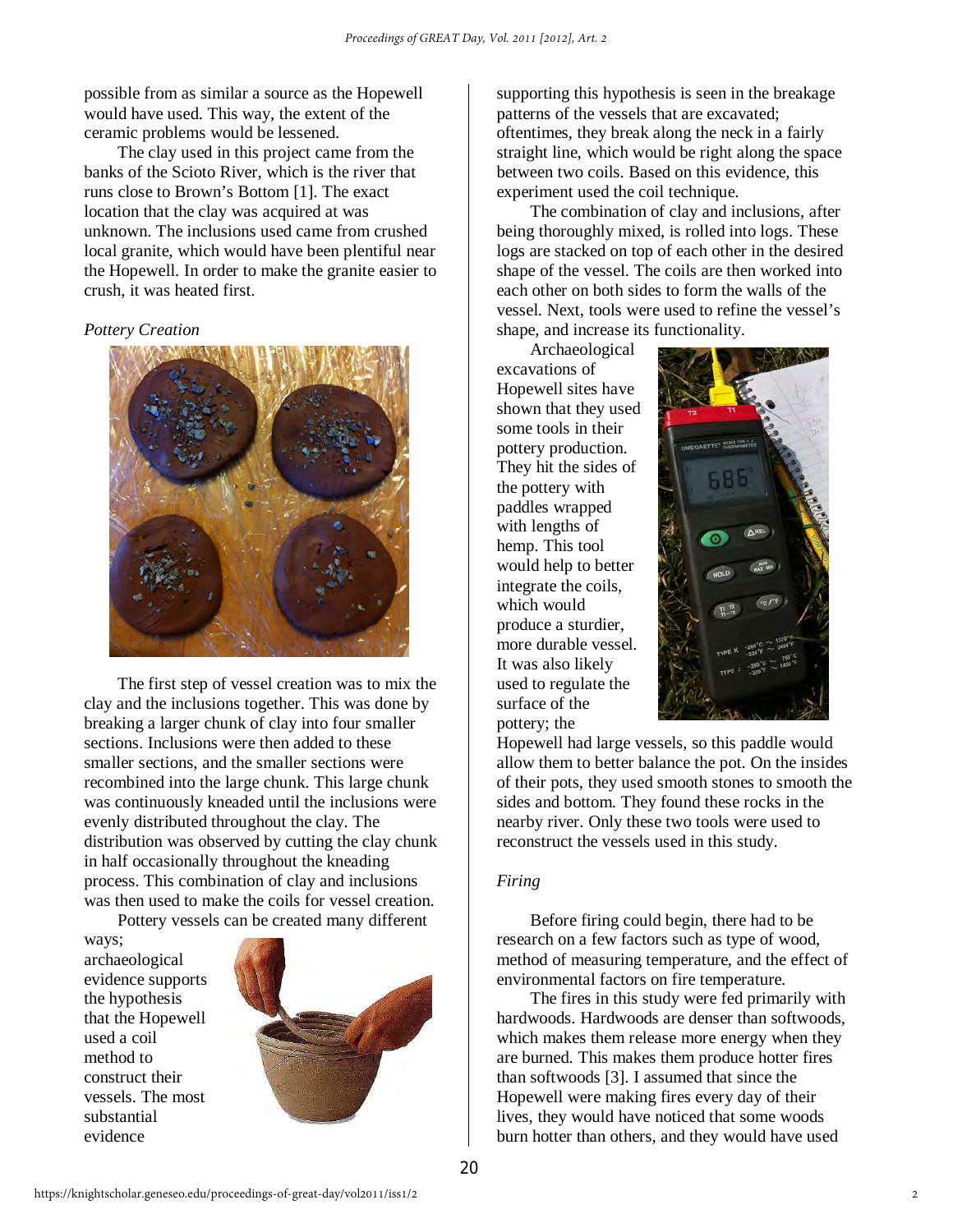these woods for firing their pottery. The wood used for the firing was mainly birch, with some other local hardwoods; these types of trees were found in forests near the Hopewell.

 Research was also conducted on whether external environmental factors, specifically temperature, would have an effect on the temperature of the fire. No data or studies could be found on this subject, so it was assumed that the external temperature would not affect the fire's temperature. Moisture content in the wood would affect the fire's temperature and fuel efficiency, so all of the firewood was thoroughly dried beforehand.

 The method of temperature recording used was a thermocouple probe. This device is used for measuring very high temperatures, and also would ensure fire safety. The probe is at the end of a twofoot long heat-resistant metal shaft; this shaft could be placed so that the sensor was in the center of the fire, while the handle at the other end would be safely out of reach of the fire. This sensor plugged into the thermocouple controller, and the controller would display the temperature of the area in both Fahrenheit and Celsius. Measurements were taken every half hour for the duration of the fire, and the first measurement was taken a half-hour after lighting the fire.

This experiment consisted of three different firings. The purpose of these three firings was to compare the changes in temperature in relation to two sets of variables: buried and unburied fires, and pit and ground fires. For the pit fires, the pit was 3- 4 inches deep. The first firing was a buried pit fire, the second was an open pit fire, and the third was an open ground fire. These three firings allowed us to compare these two sets of variables and find out what variables have an effect on firing temperature. This would allow us to acquire a better understanding of the temperature range that the Hopewell used to fire their pottery.

#### **Results**

 The data from all three fires was collected, and graphed on the same figure for the purposes of comparing the three fires. The graph is included below:

Some informal observations of the three fires **Temperature Change Over Time** 



should be noted here. The fuel ran out towards the end of the third firing, which caused the rapid decrease in temperature at the end of that firing. Temperature fluctuations were difficult to avoid for the second and third firings, because adding wood would cause the temperature to rise quickly, and then after a while the temperature would rapidly decrease. Also, the size of the wood placed on the fire seemed to have an effect on the temperature of the fire for the next half hour, causing more temperature fluctuations. These temperature fluctuations are unavoidable, and likely no attempt should be made to avoid them, because it is unlikely that the Hopewell would have evenly divided all their wood before adding them to the fire. The steadiness of the first firing was because it was buried; no additional fuel was being added, and the dirt acted as an insulation, therefore helping to maintain the temperature of the fire. It should also be noted that the temperature readings between the measurements for the third firing were significantly higher than the readings in the second firing; oftentimes, Firing 3's temperature would rise into the low seven hundreds. This would certainly affect the outcome of the ceramics from these two firings. The last notable point about the firing temperatures is that according to modern ceramics charts used by artists, none of these fires attained temperatures that would be hot enough to fully transform the pottery into ceramics [4].

 After the experimental pottery was removed from the fire, it was brought to the lab so it could be broken and the colors could be compared to the Hopewell ceramics. The pottery from the first firing did not match any of the colors from the Hopewell pottery; in fact, there was little difference in color between the unfired pot and the fired pot. It was an orange/tan color. This pottery was also incredibly brittle. There are two possible explanations for why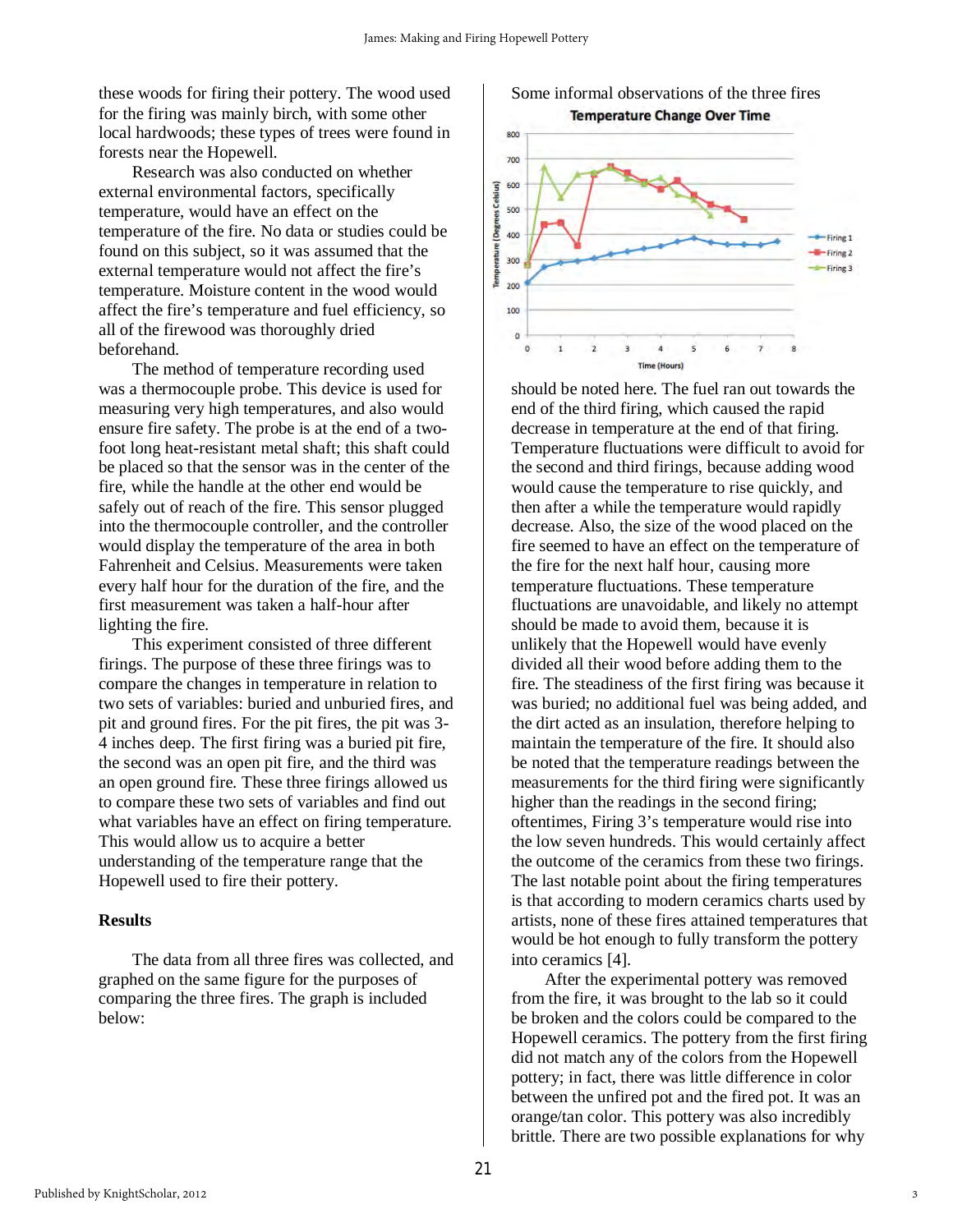this pot did not match any Hopewell pottery. The first explanation is that it is possible that the Hopewell were not using the pottery that was fired at a similar temperature range. Or, it is possible that the Hopewell did use pottery that was fired at this temperature range, but because the pottery is so brittle, none of the potsherds survived to be recognized during excavation. The vessels from the other two firings changed color significantly, and were also compared to Hopewell potsherds. The colors of the pots from the second and third firings did match some of the colors of the Hopewell ceramics. The pot from the second firing was a red/tan color, and the pot from the third firing was a red/dark gray color. Also, the third pot was the most difficult to break; however, all of these pots could be broken with less force than expected of ceramics. The pattern of color change seems to advance from low to high temperatures in this order: orange, tan, red, dark gray.



As the experimental pottery was being compared to the Hopewell pottery, it became apparent that the profiles of the experimental pottery changed color drastically. The color of the bases was a dark red, while the tops were a dark gray-black color; so the bases were exposed to a lower temperature range than the tops of all three of the vessels. It is possible that this color discrepancy

is only due to pottery placement in the fire, because all the vessels were placed top-up in the fire.

# **Discussion**

These results give us some more information on the two variables' effect on firing temperature. For the comparison of the pit and ground fires, we can infer from the graph that the two pit firings did not get as hot as the ground firing. This phenomenon is likely occurring because the pit is reducing the amount of air circulating through the fire, even if it is a shallow pit. This reduction of air circulation would reduce the maximum temperature of the fire, and also reduce the fuel efficiency of the fire. The unburied pit fire consumed far more fuel than the ground fire, and left multiple large pieces of wood unconsumed. On the other hand, the ground fire reached significantly higher temperatures. This study suggests that it is likely that the Hopewell used a ground fire rather than a pit fire for ceramics firing.

We can also interpret the effect of burying a fire on its temperature. The buried fire did maintain a very steady temperature, but it did not come close to approaching the temperature of the unburied fires. This low temperature was produced insufficient pottery; it did not change color much, and it was also very brittle. The two unburied fires achieved higher temperatures, but the temperatures did fluctuate a lot. There is evidence that significant temperature fluctuations weaken pottery, however, there is currently no archaeological evidence that would help us to figure out how much the Hopewell fires fluctuated as they made their pottery.

The last interesting subject is the brittleness of the experimental pottery. This may be connected to the size of the pottery found at the sites. During excavations, only incredibly small potsherds are found, and complete vessels are never found. It could be that the Hopewell pottery was very brittle, like the experimental pieces, and broke easily both before and after becoming a part of the archaeological record.

# **Conclusion**

 The findings from this study lead us to two possible conclusions. The first possible conclusion is that the color matching was not significant enough to conclude that the correct temperatures were achieved, and the Hopewell were likely using higher temperatures to fire their pottery. The